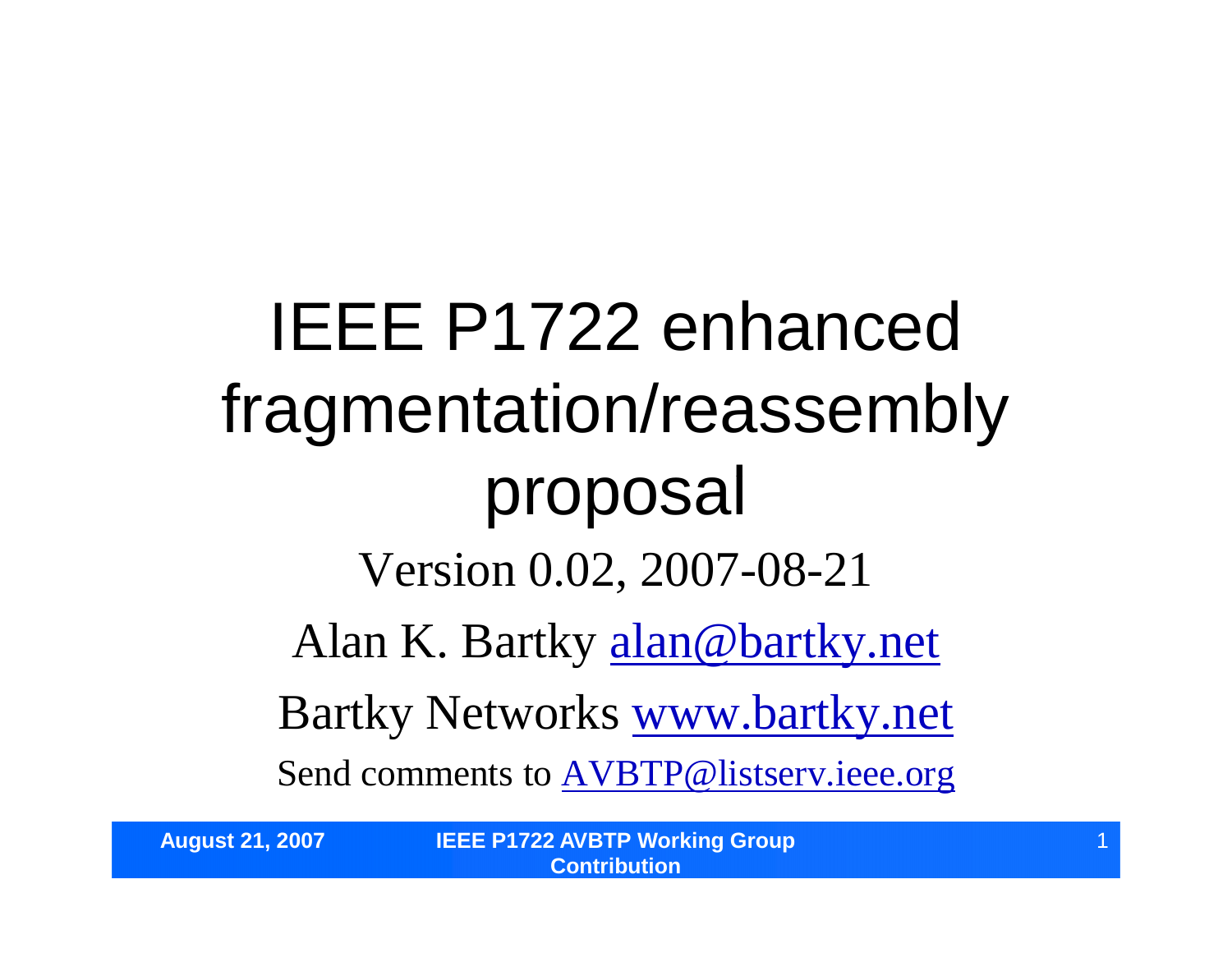# Notice of copyright release

#### • **Notice:**

– This document has been prepared to assist the work of the IEEE P1722 and IEEE 802 Working Groups. It is offered as a basis for discussion and is not binding on the contributing individual(s) or organization(s). The material in this document is subject to change in form and content after further study. The contributor(s) reserve(s) the right to add, amend or withdraw material contained herein.

#### • **Copyright Release to IEEE:**

– The contributor grants a free, irrevocable license to the IEEE to incorporate material contained in this contribution, and any modifications thereof, in the creation of an IEEE Standards publication; to copyright in the IEEE's name any IEEE Standards publication even though it may include portions of this contribution; and at the IEEE's sole discretion to permit others to reproduce in whole or in part the resulting IEEE Standards publication. The contributor also acknowledges and accepts that this contribution may be made public by the IEEE P1722 Working Group or the IEEE 802 Working Group.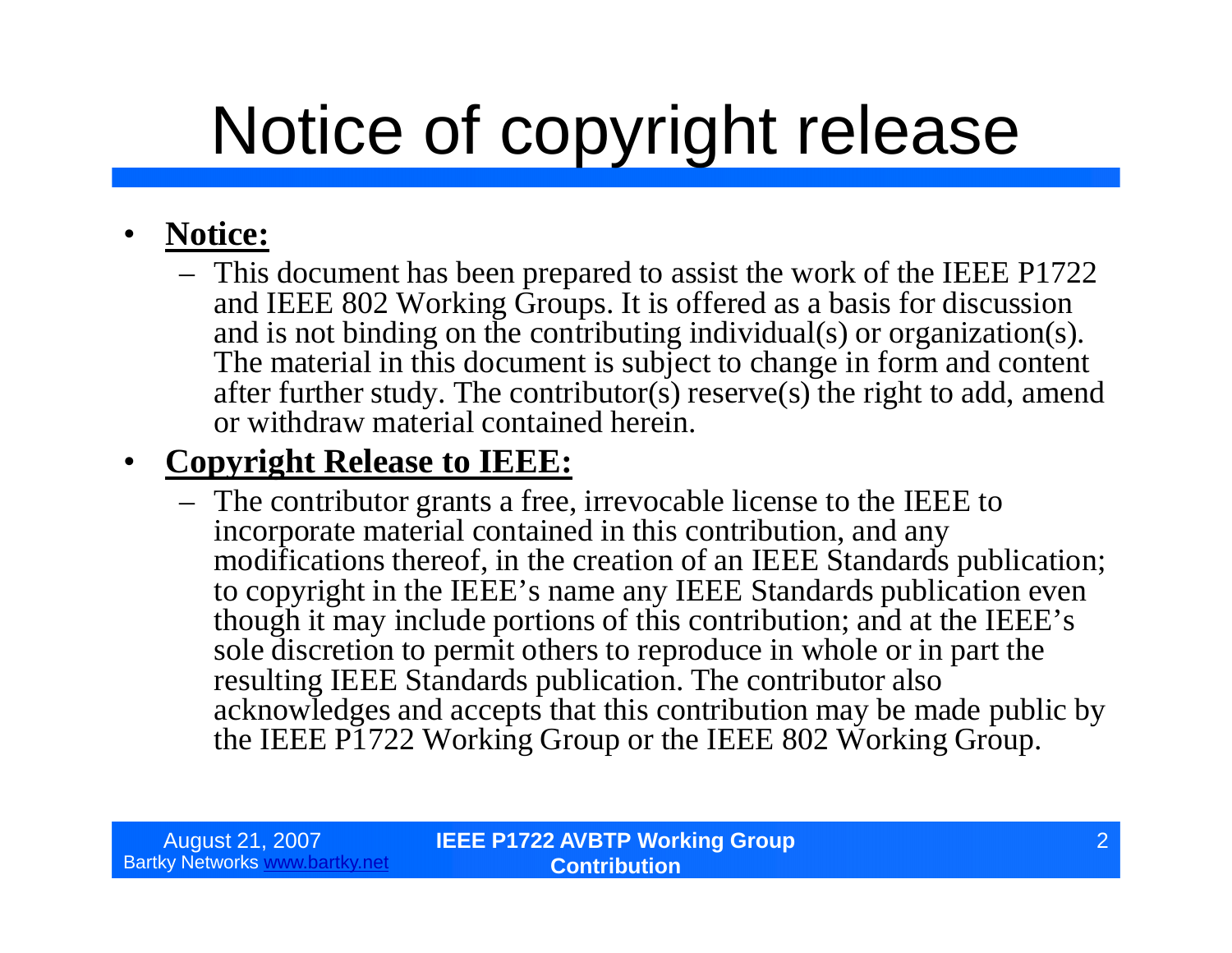## Revision History

| $\Re$<br>V | Date       | <b>Comments</b>                                                                                                                                                                                             |
|------------|------------|-------------------------------------------------------------------------------------------------------------------------------------------------------------------------------------------------------------|
| 0.01       | 2007-08-19 | First version. Edited from previous works and amended to show how enhancing it<br>some could allow for both source packet alignment and with still allowing to<br>reassemble into original from if desired. |
| 0.02       | 2007-08-21 | Updated from comments via email from multiple emails between myself and Chuck<br>Harrison and also comments on Monday 2007-08-20 Teleconference (copied full CIP<br>proposal to backup).                    |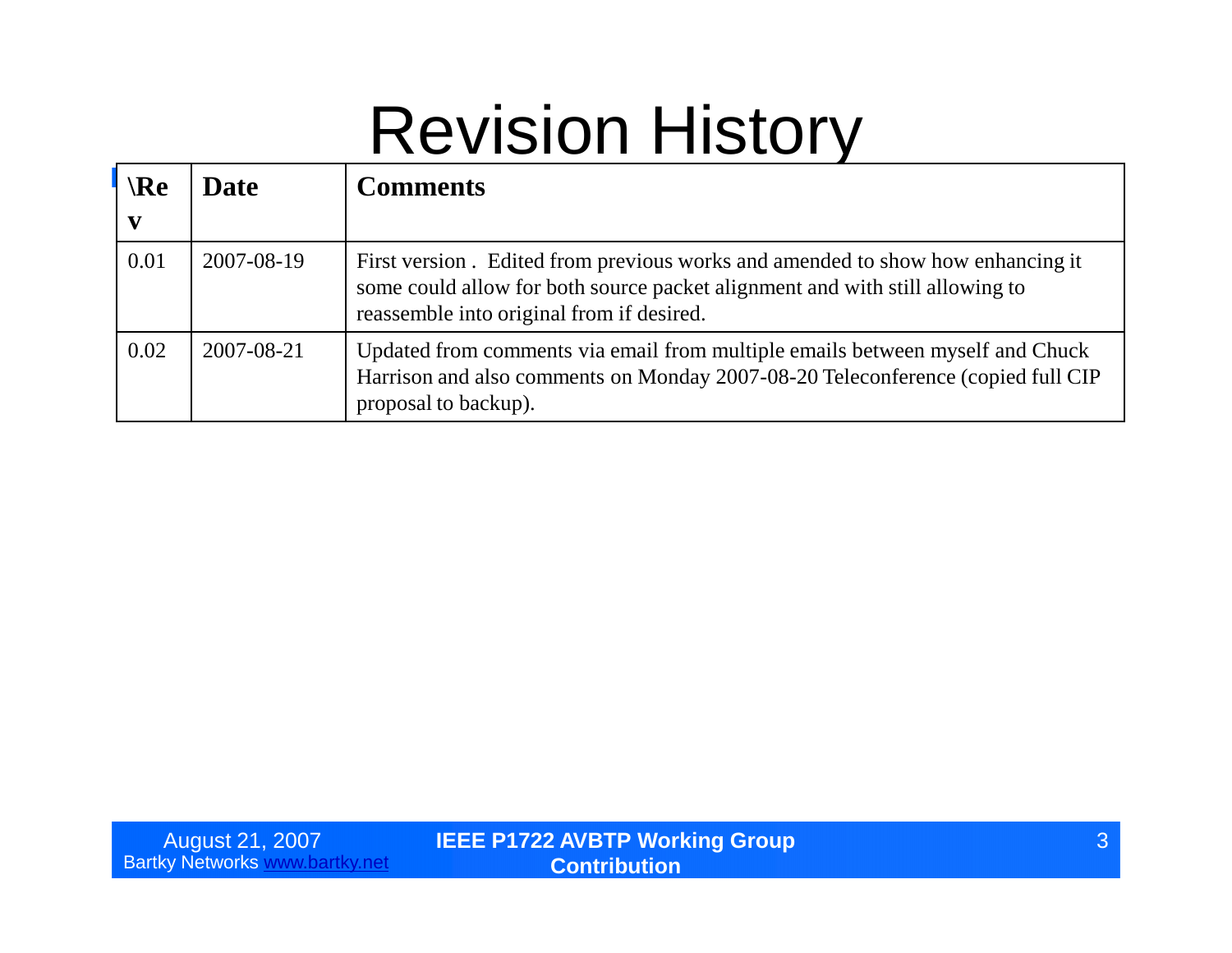# Design Goals

- –Continue work from design discussed to date
- –Add features:
	- Force it so CIP data payload (data blocks) can be at the same fixed location for each fragment
	- Copy length field and CIP packet header into each fragment to allow for possible partial recovery if First Fragment lost.
- –NOTE:
	- So far, I've only had time to show a 61883-4 example with MPEG packets, but concepts are transferable to all 61883 types and IIDC.
	- IIDC could also do something similar with length fields, but would not have to bother with copying CIP headers on fragmentation and stripping them on reassembly.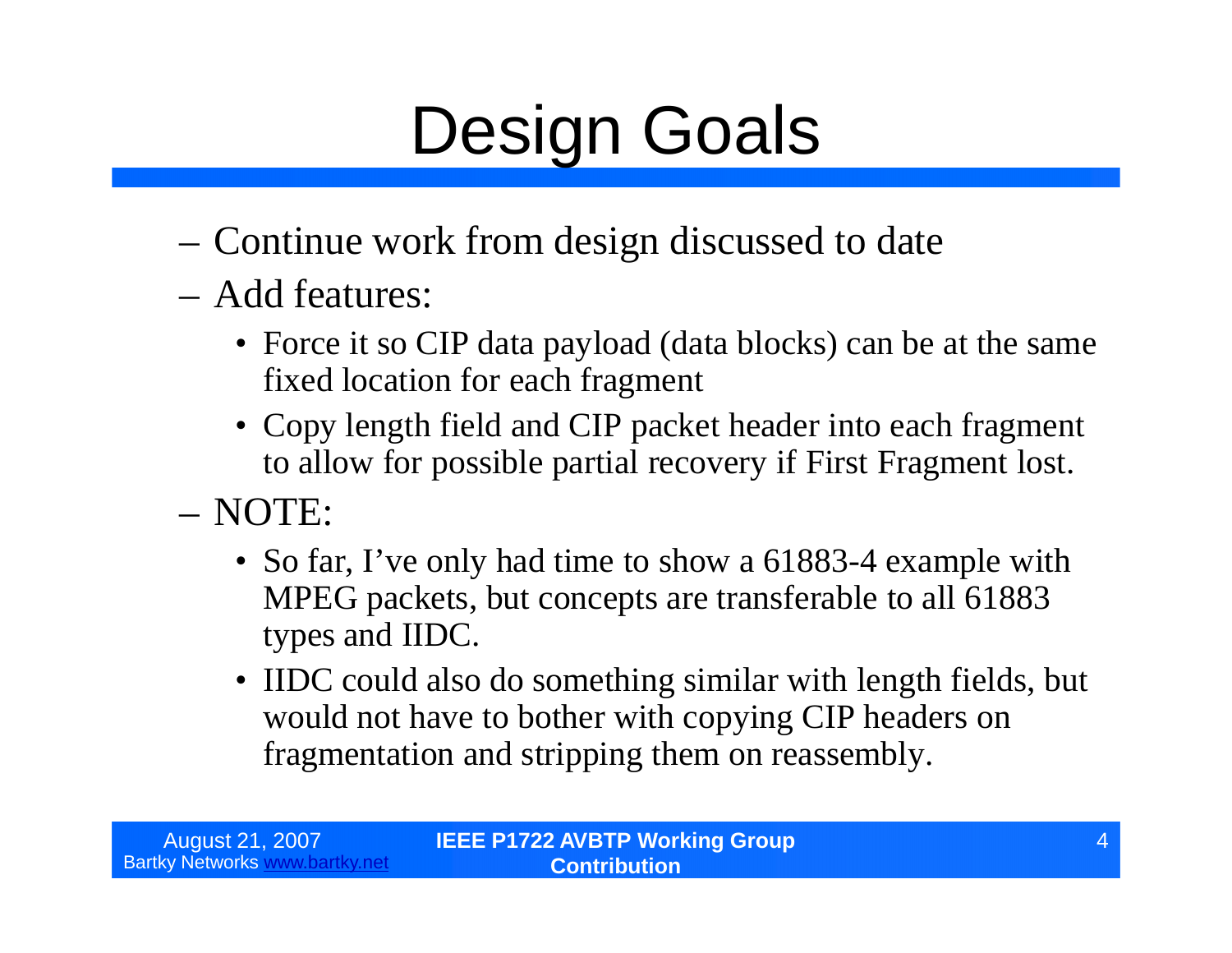- Example fragmentation based on Source Packets
- Use case, 300 megabits/second 422P@HL MPEG-2 (1920x1080 @ 30Hz)
	- $-$  ~ 25 MPEG packets per 8 kHz cycle
	- 188 byte packets with 1 quadlet header(192 bytes per Source packet), 8 x 6 quadlet Data Blocks per source packer as per 61883-4 specification.
	- SYT field in source packet headers, not in CIP header.

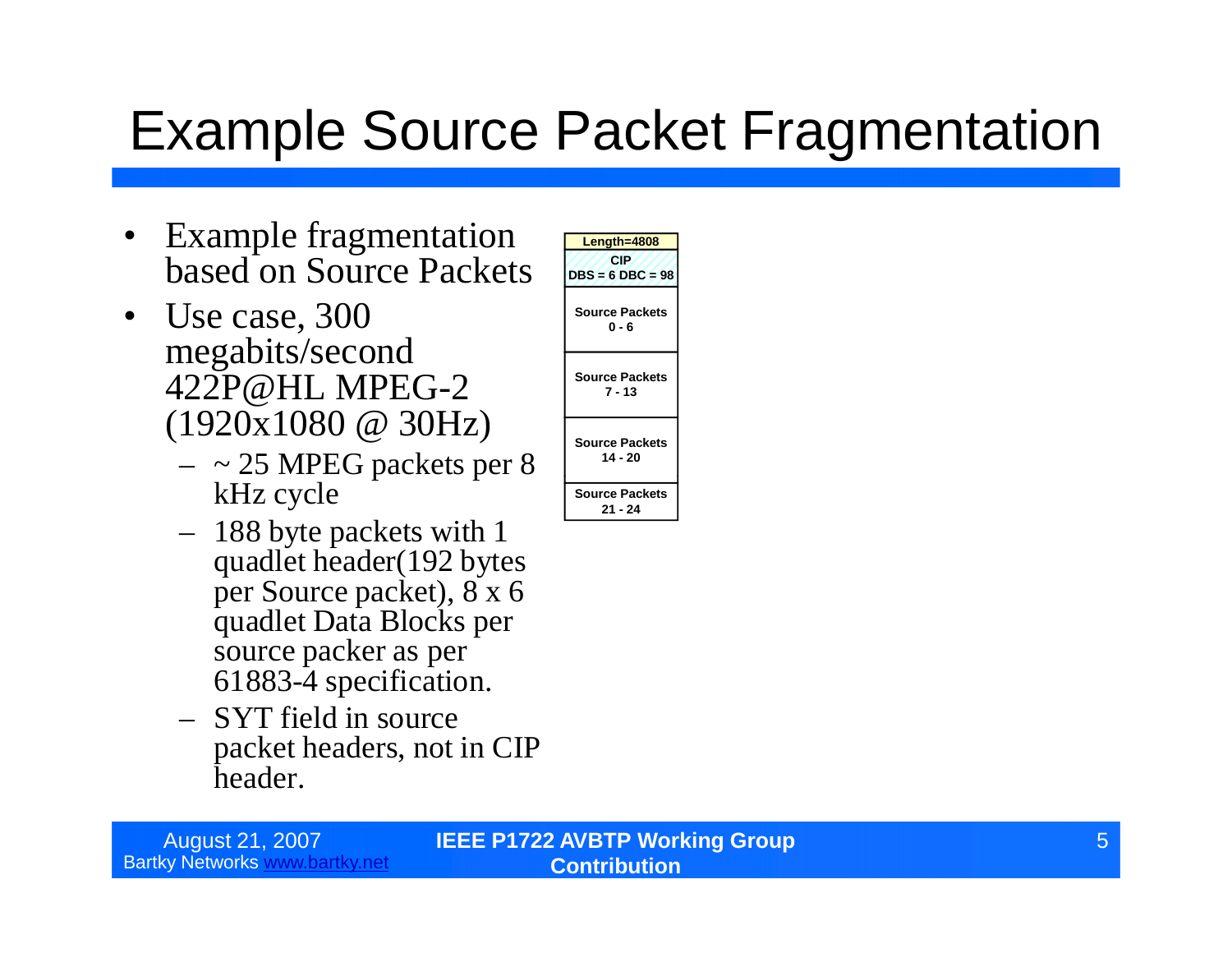- Need to break into 4 Ethernet Frames
- First through Third Fragment:
	- 7 x 192 byte source packets
	- CIP packet byte length copied "as is" into Fragments
	- CIP header copied "as is"into Fragment
	- Length field set to byte count of source  $packets + CIP header length.$
	- Fragment data:
		- First Fragment type set on first frame of sequence, second and third fragment set as Intermediate Fragment type.
		- Length  $=$  339 quadlets
		- Sequence updated by adding quadlet length of each previous fragment Length 339 quadlets
- Last Fragment
	- 4 x 192 byte source packets
	- CIP header
		- Same processing as other fragments, just copy it.
	- Fragment Data
		- Last Fragment
		- Length  $= 195$  Quadlets
	- Sequence updated by adding quadlet length of each previous fragment Length 339 quadlets



Bartky Networks www.bartky.net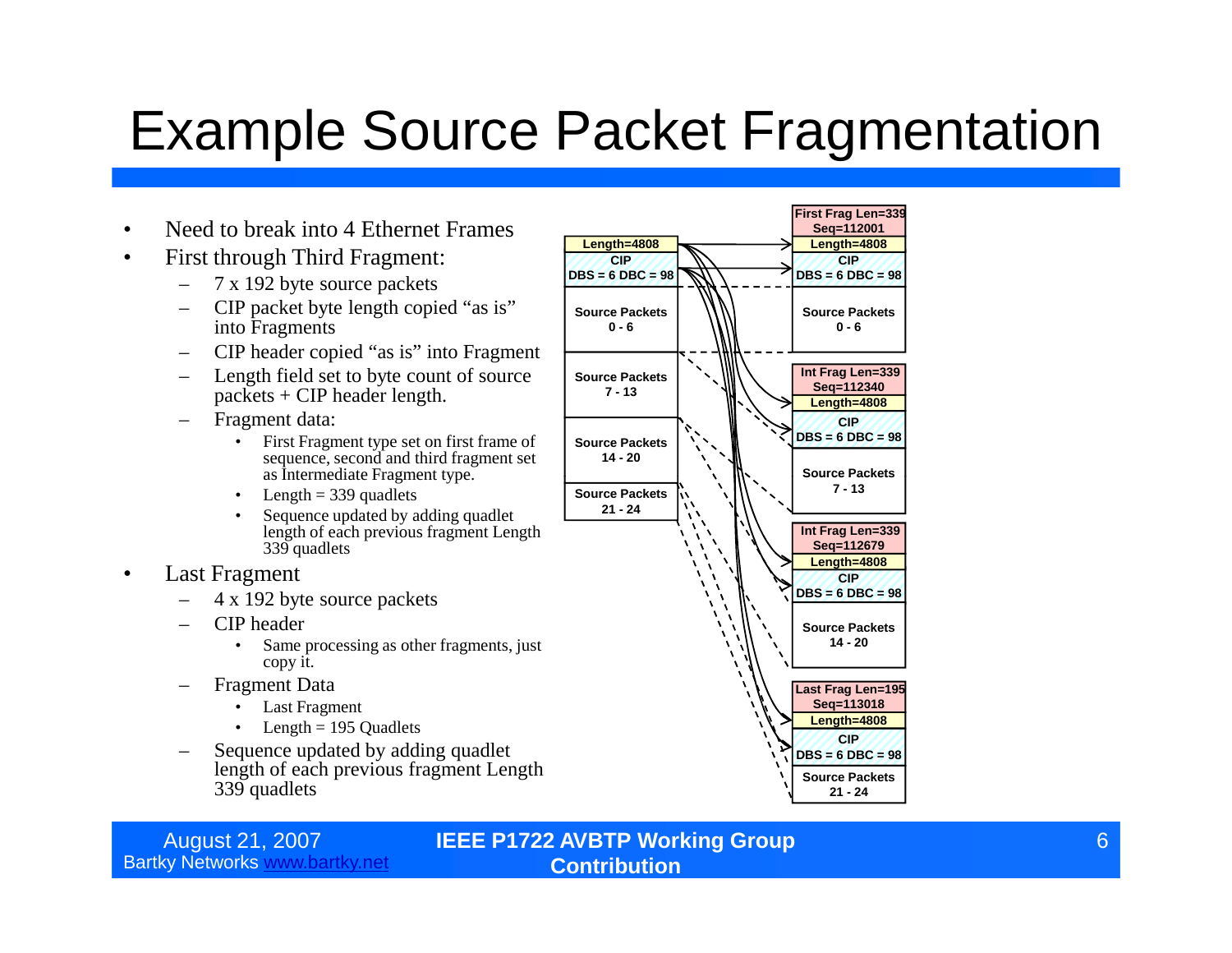#### Example Source Packet Reassembly

- Reassembly if needed is  $\frac{1}{|{\text{Length}}|=4808}$ straight forward:
	- Length, CIP header and Source packet data is copied from first fragment
	- For each intermediate fragment:
		- Length and CIP header fields are discarded.
		- Source packet data copied from start of source packet data , number of quadlets to copy fragment length field -3.
	- On last fragment, calculation is the same except the last fragment indicates that reassembly can complete.



Bartky Networks www.bartky.net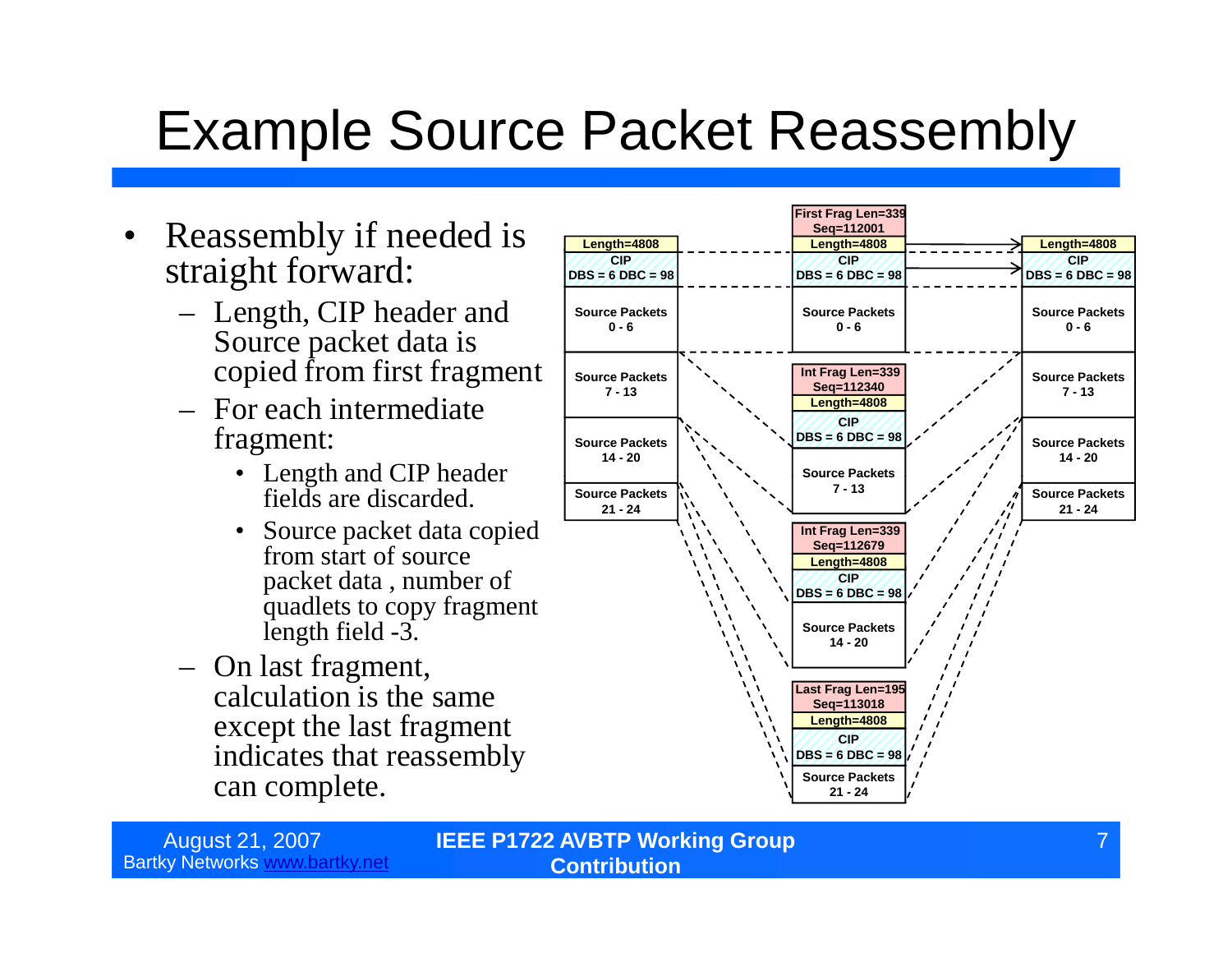#### Possible lost 1<sup>st</sup> fragment recovery

- Possible partial data Reassembly is possible as CIP header is duplicated in each fragment. Example
	- Talker sends 4 fragments, first one is lost in the network.
	- Listener sees a gap in the sequence number versus expected and can calculate how much data is lost.
	- Listener copies CIP header from Intermediate data and reassembles the rest of the data, creating dummy data in the place of the data from the lost fragment



Bartky Networks www.bartky.net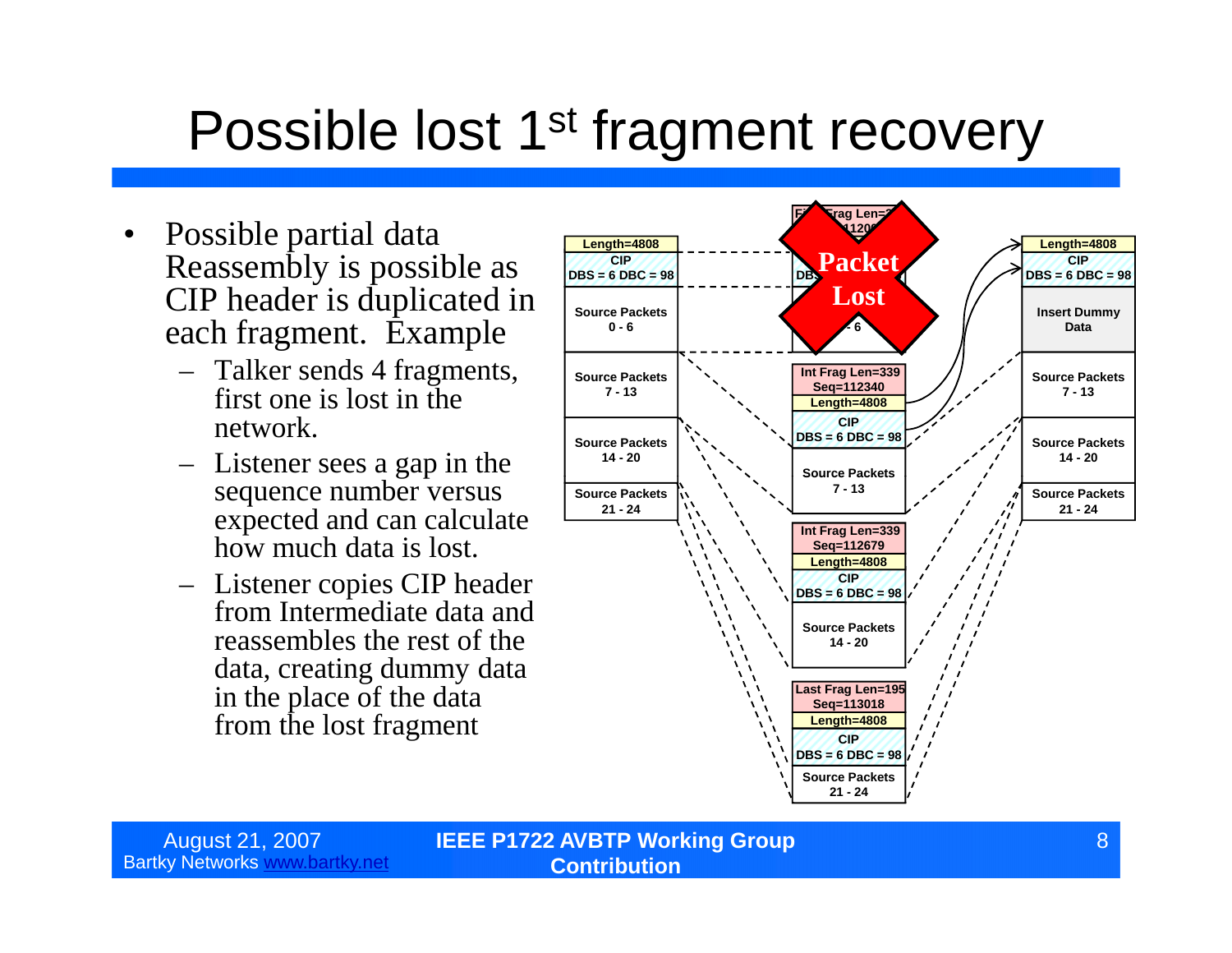# Backup

#### Original 0.01 proposal with full CIP header (packet level fragmentation) proposal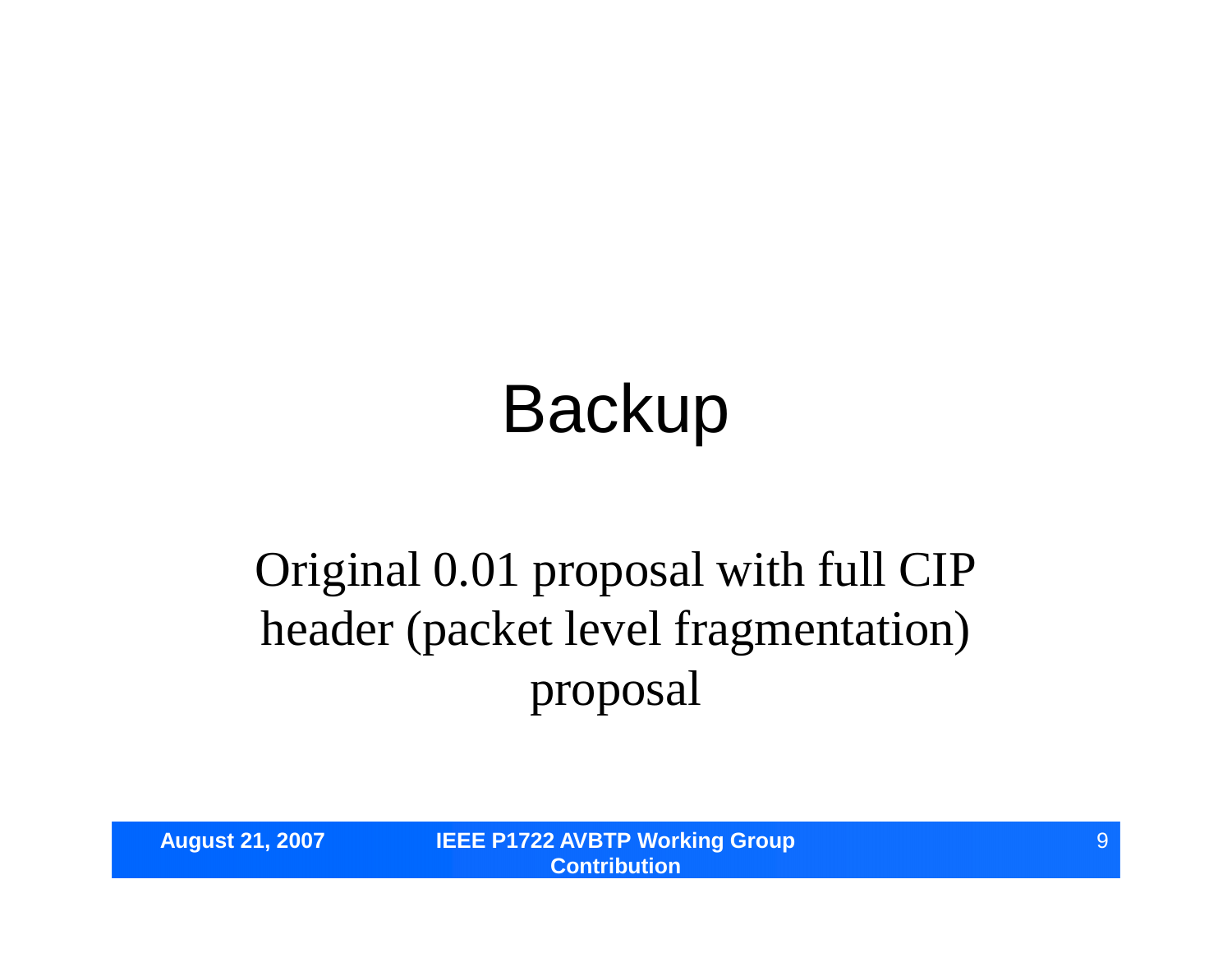# Design Goals

- Continue work from design discussed to date
- Add features:
	- Force it so CIP data payload (data blocks) can be at the same fixed location for each fragment
	- Bring back concept and put into this design of creating CIP headers in each Ethernet Frame so newer Ethernet only stations can process them as individual CIP packets
		- Also decreases latency, if device doesn't need to reassemble back to source, it doesn't need to.
- NOTE:
	- So far, I've only had time to show a 61883-4 example with MPEG packets, but concepts are transferable to all 61883 types and IIDC.
		- $-$  SYT field would be set to "no data" FFFFFFFF<sub>16</sub> for intermediate and last fragments for CIP packets with SPH=0.
	- IIDC could also do something similar with length fields, but would not have to bother with creating CIP headers on fragmentation and stripping them on reassembly.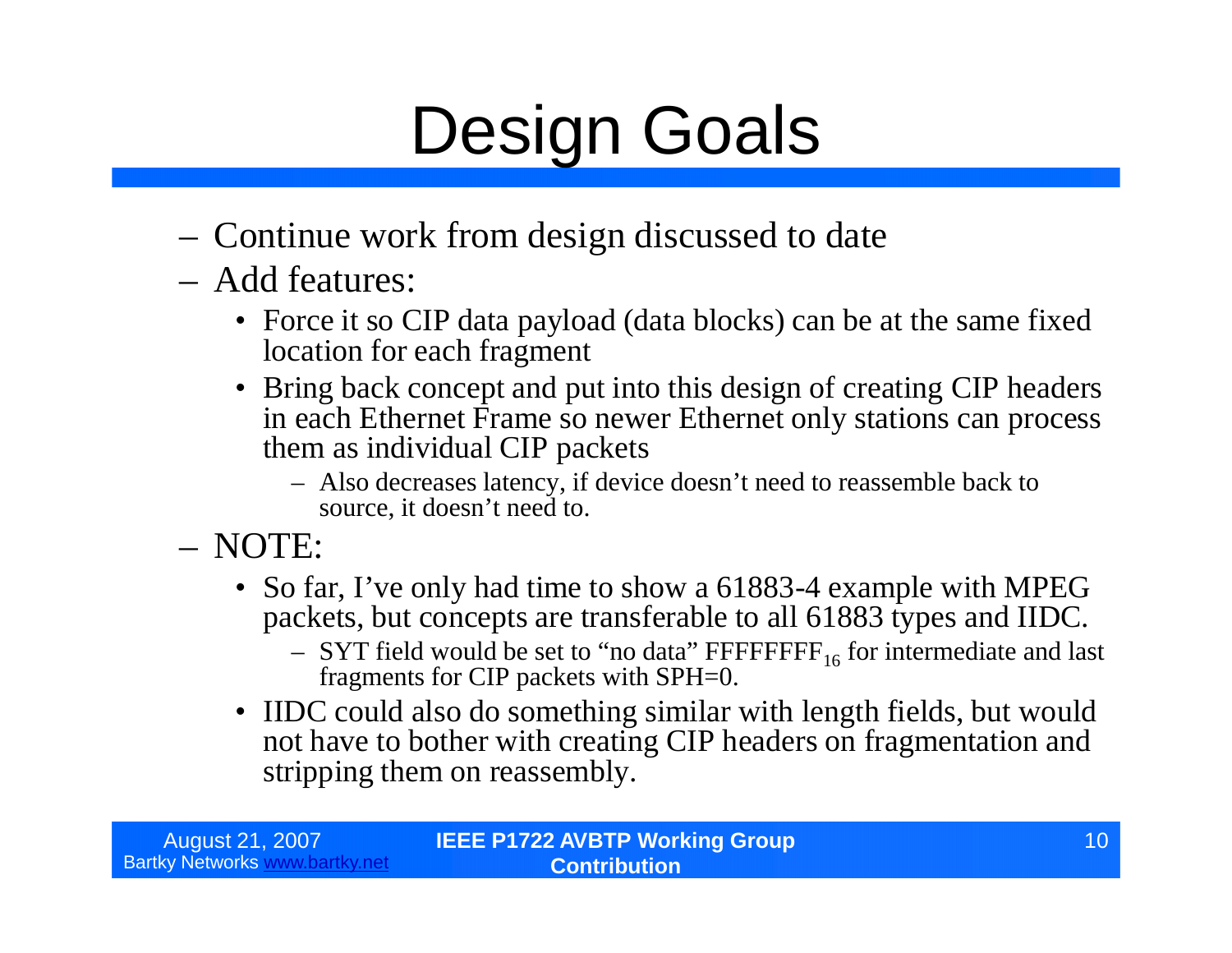- Example fragmentation based on Source Packets
- Use case, 300 megabits/second 422P@HL MPEG-2 (1920x1080 @ 30Hz)
	- $-$  ~ 25 MPEG packets per 8 kHz cycle
	- 188 byte packets with 1 quadlet header(192 bytes per Source packet), 8 x 6 quadlet Data Blocks per source packer as per 61883-4 specification.
	- SYT field in source packet headers, not in CIP header.

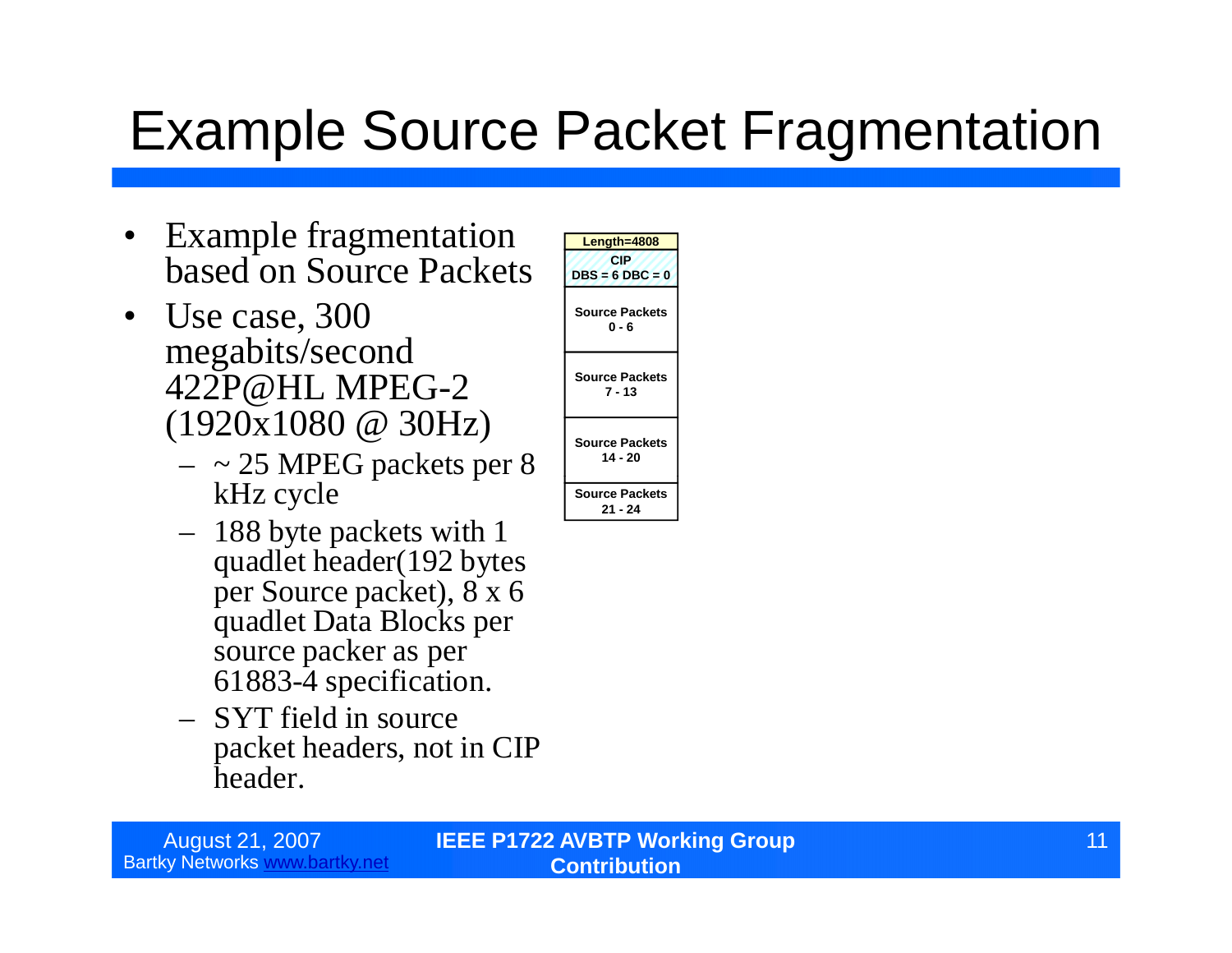- Need to break into 4 Ethernet Frames
- First Fragment:
	- 7 x 192 byte source packets
	- CIP header copied "as is"
	- Length field set to byte count of source packets  $+$  CIP header length.
	- Fragment data:
		- First Fragment
		- Length  $=$  339 quadlets
		- Sequence 0
	- Length 339 quadlets
- Second & Third Frames
	- 7 x 192 byte source packets
	- CIP header
		- DBC calculated based on DBC plus number of data blocks from the previous fragment
		- other data copied.
	- Fragment Data
		- Intermediate Fragment
		- Length  $=$  339 quadlets
		- Sequence updated by adding quadlet length of each previous fragment
- Last Fragment
	- 4 x 192 byte source packets
	- CIP header
		- Same processing as second and third Fragment
	- Fragment Data
		- Last Fragment
		- Length  $= 195$  Quadlets